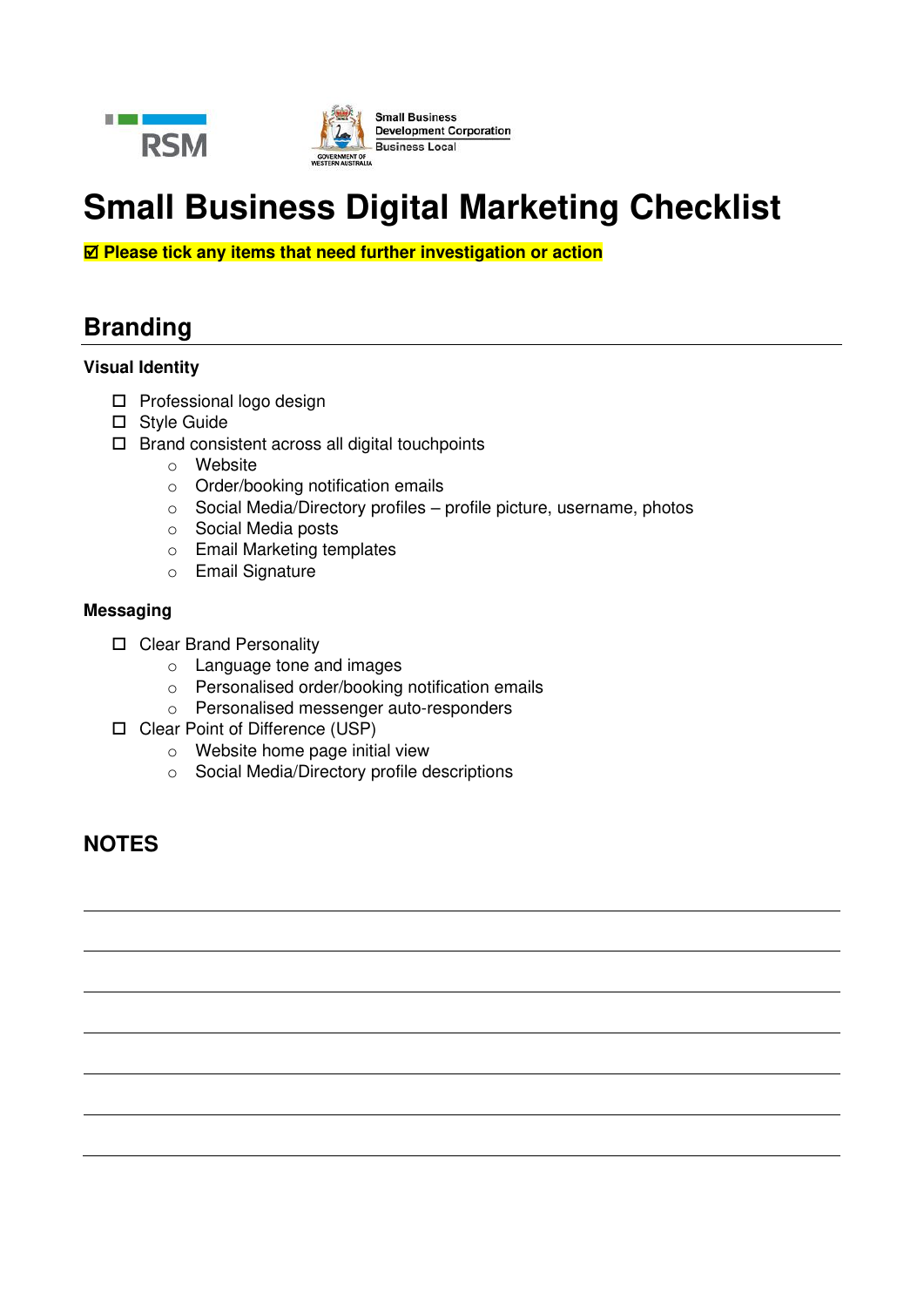



## **Website**

### **Website Development**

- $\square$  DIY website
	- o All Purpose: Wix, Squarespace, WordPress
	- o eCommerce: Shopify, Square Online Store, WooCommerce
- □ Hire Professional

### **Usability**

- □ Mobile friendly
- □ Secure
- □ Fast
- $\square$  Easy to Navigate

### **Conversion Optimisation**

- □ Point of Difference/Offerings clear
- □ Strong Calls to Action
- $\square$  Incentives prominent:
	- o free trial/shipping/returns/quote/express shipping, afterpay/finance, loyalty rewards, new customer discount
- □ Content up-to-date
- $\Box$  Contact details visible
- FAQ
- Customer Reviews/Testimonials
- $\Box$  Professional/good quality photos
- □ Google Analytics
- □ Store Policies (Privacy, Terms of Sale/Service)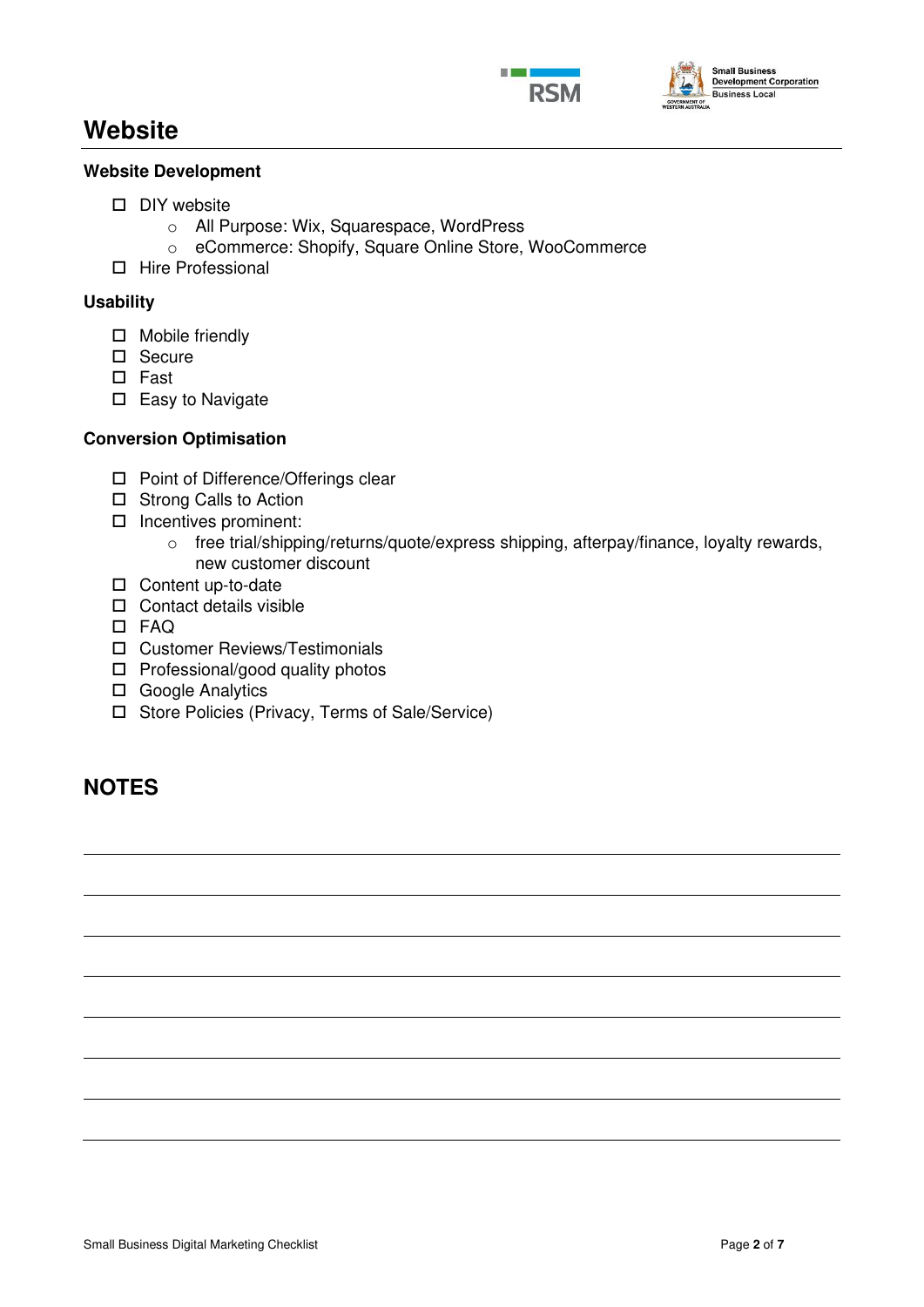



## **Search Engine Optimisation**

### **On-Page Optimisation**

- $\Box$  Target keywords identified
- $\Box$  Keywords in web page content / FAQ
- □ Meta Tags (SEO Titles & Descriptions)
- □ Sitemap submitted to Google Search Console
- D Descriptive images names and alt-tags
- Facebook Page keyword optimised
- Website added to Google Search Console

### **Off-page Optimisation**

- $\Box$  Inbound links strategy
- YouTube videos (also embedded in website pages)

### **Directory Listings**

- □ Google My Business Listing
	- o List in multiple categories
	- o List all service locations
	- o Keyword rich description
	- o Opening hours up to date
	- o Respond to all reviews
	- o Add links: appointments, menu
	- o Use the Google My Business phone app
	- o Connect to Bing Places
	- o Add Photos
	- o Make Posts
- □ Bing Places for Business
- Industry Directory Listings (eg. TripAdvisor, hipages)

### **Google Shopping**

□ Free Product Listings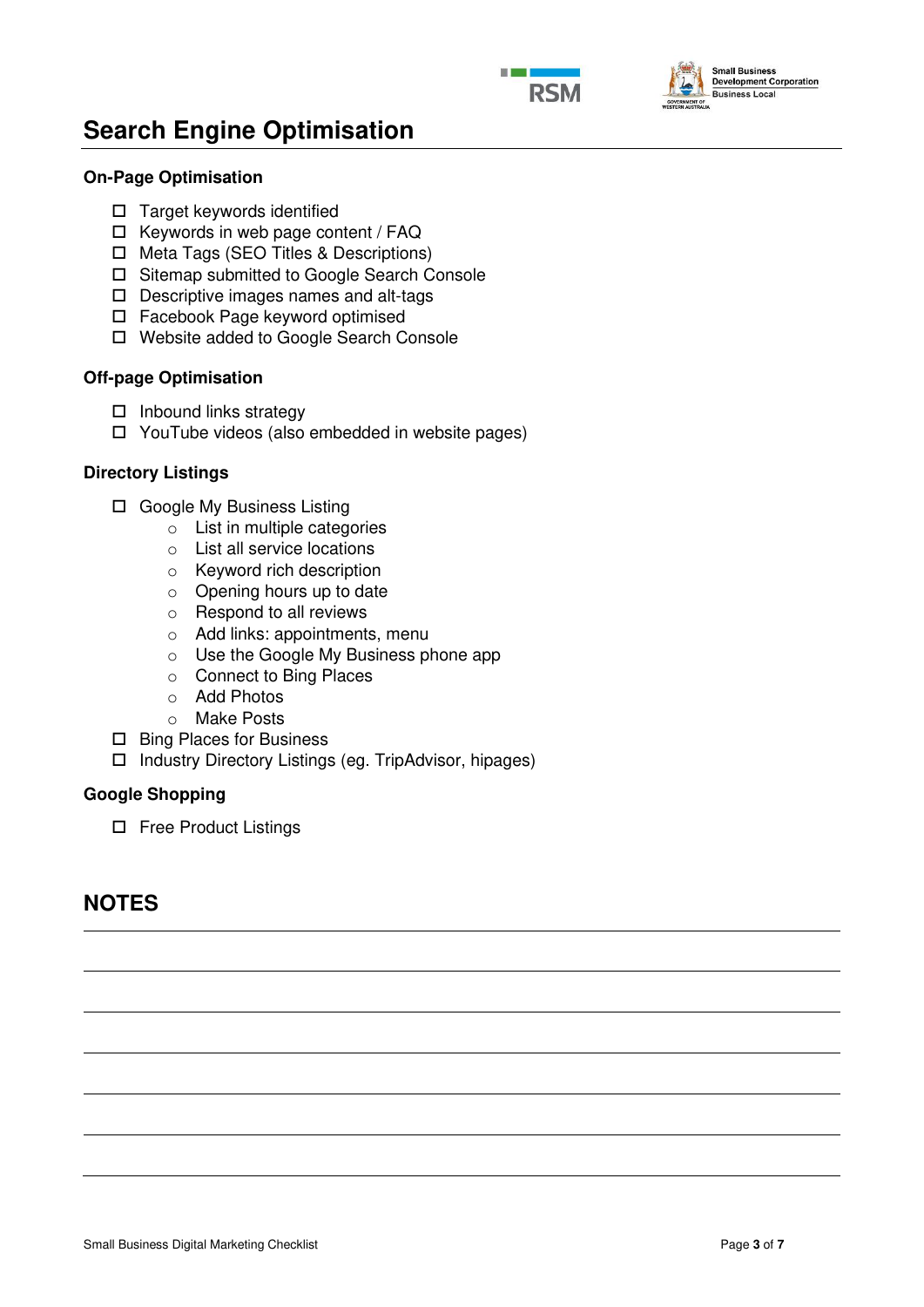



## **Social media**

## **Profiles Optimised**

- □ Facebook Page
	- o Profile picture/logo
	- o Cover image check mobile & desktop
	- o @Username set
	- o Street Address
	- o Description (location mentioned if no street address)
	- o Opening hours
	- o Menu (cafes & restaurants)
	- o Services
	- o Appointments
	- o Use the Facebook Business Suite & phone app
- □ Instagram Business Account
- □ Pinterest Business Account
- □ LinkedIn Company Page
- □ TikTok for Business Profile
- YouTube Channel

## **Posting**

- Content Themes
- □ Regular Posting
- □ Scheduled Posts
- □ Facebook & Instagram Stories
- □ Social Media Graphics Apps (eg. Canva)
- $\square$  Professional photography
- $\Box$  Live Videos
- $\Box$  Edited Videos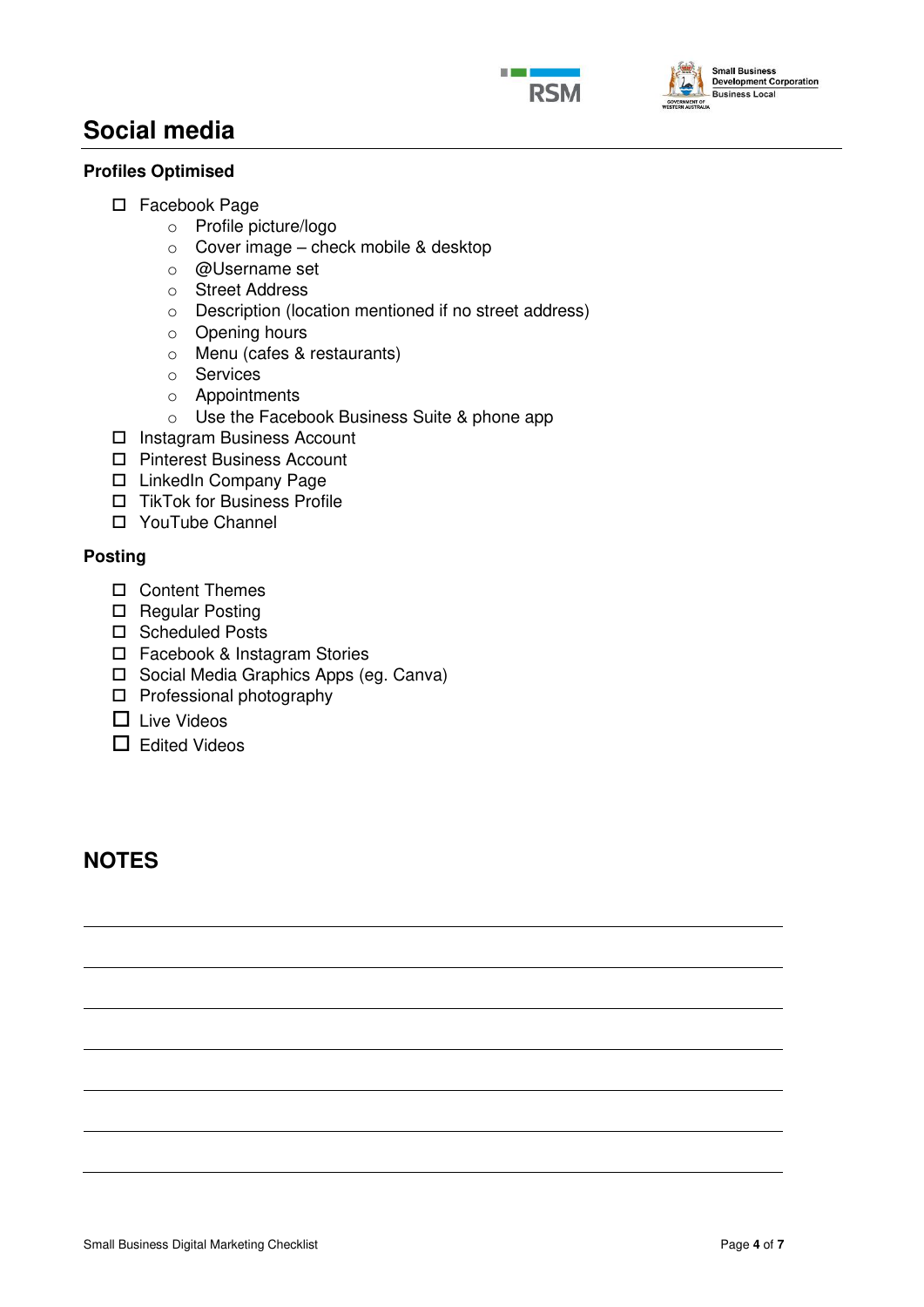



## **Social media cont…**

## **Events**

- □ Facebook Events
- □ LinkedIn Events

## **Reach Growth Strategies**

- □ Competitions
- $\square$  Influencers
- □ User-generated content
- Paid Ads
- □ Live Video
- □ Video posts
- Groups Engagement

## **Social Commerce**

- Facebook Catalogue
- □ Facebook & Instagram Storefronts
- □ Facebook & Instagram Product Tagging
- □ Pinterest Shopping Catalogue
- □ Shoppable Pins
- YouTube Shoppable Video Ads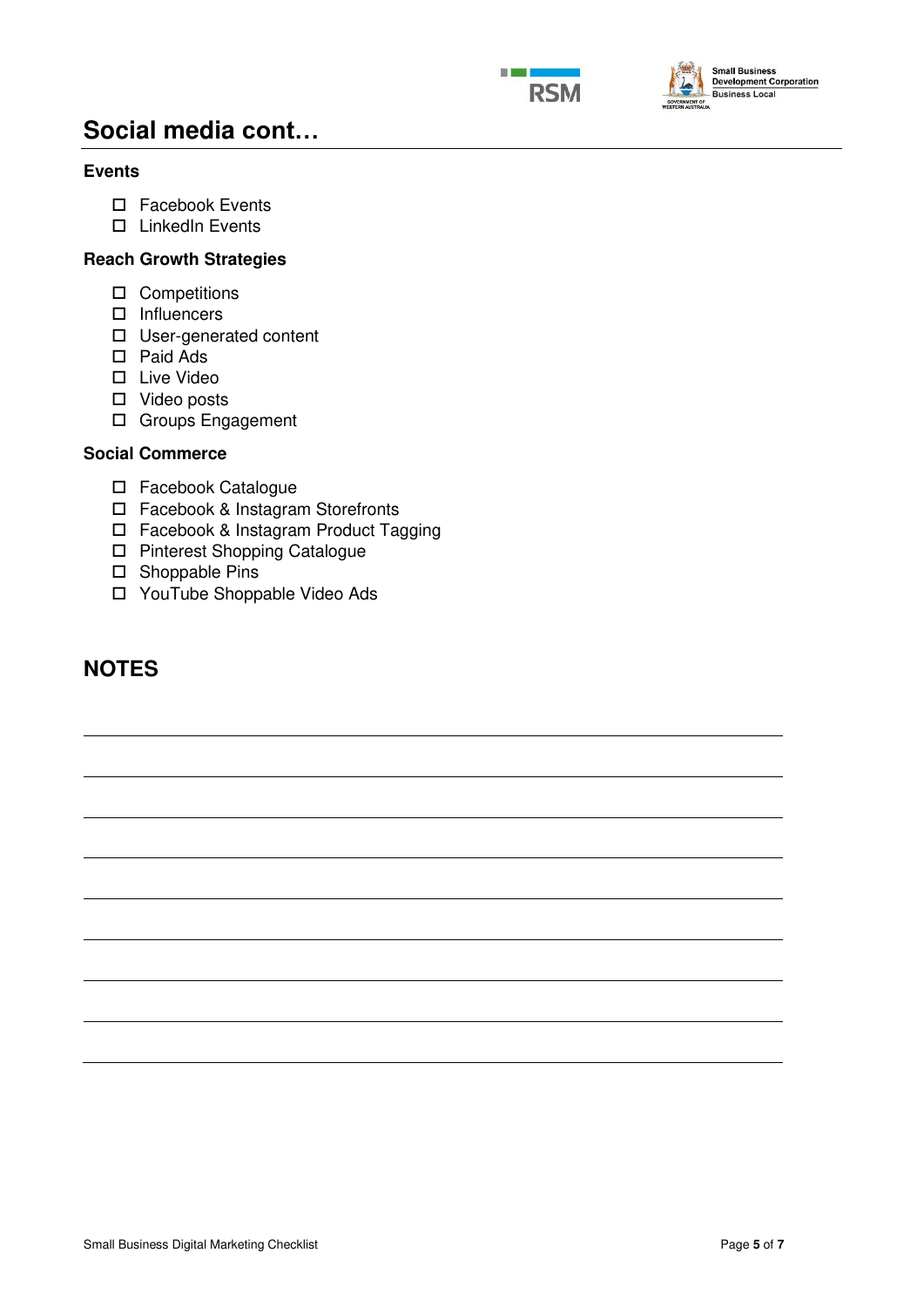



## **Paid Online Advertising**

## **Facebook Ads**

- □ Boost Page Posts / Promote Instagram Posts
- Facebook Pixel (conversion tracking & remarketing)
- □ Facebook Ads Manager

### **Google Ads**

- □ Sponsored Search Engine Results (google.com.au)
- □ Sponsored Local Search Ads (Google Business listings)
- Google Display Network (other websites & apps)
- □ Google Shopping Ads
- □ YouTube Ads
- □ Google Ads Tag (conversion tracking & remarketing)

### **Other**

- □ Pinterest Ads
- □ LinkedIn Ads
- □ TikTok Ads
- Industry Directory Sponsored/Priority Listings (eg. hipages, AutoGuru, TripAdvisor)
- □ Chamber of Commerce newsletters